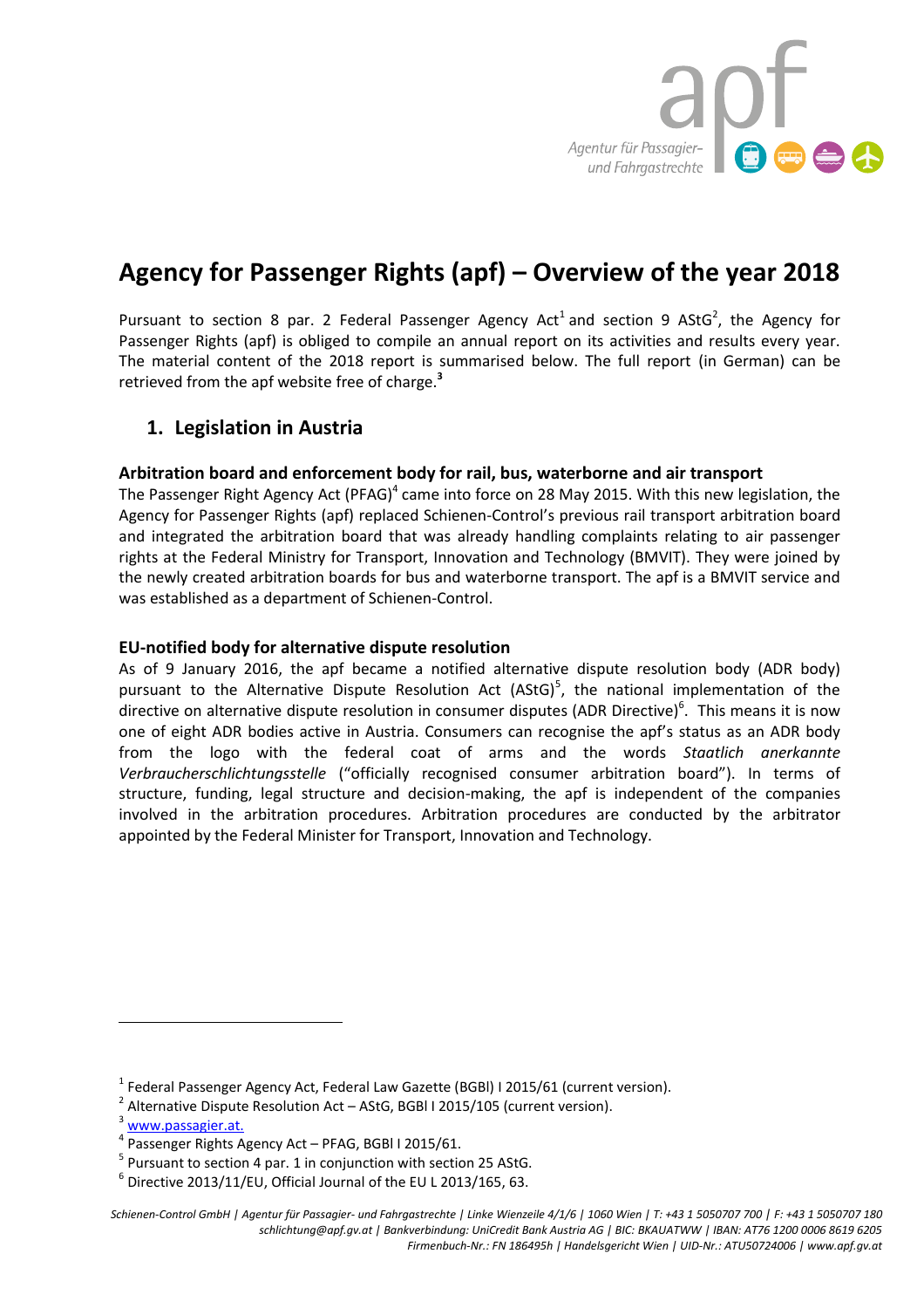

# **2. Agency for Passenger Rights**

The apf is the statutory arbitration board and enforcement body for rail, bus, waterborne and air transport. As part of its arbitration activities, it is responsible for settling passenger complaints out of court and helping passengers obtain justice in disputes with companies. In its function as an enforcement body, the apf informs rail, bus, waterborne and air passengers of their rights, monitors observance of the passenger rights embedded in the EU regulations and, if necessary, takes further steps to induce the companies concerned to fulfil their obligations.

# **apf organisation**

The apf is a department of Schienen-Control and has no separate legal identity. In 2018, complainants' concerns were handled directly by the director of the apf and five to seven full-time / part-time employees.

# **apf funding**

The apf is funded pro rata by contributions from the companies involved in the arbitration procedures and by the Federation. Companies participating in arbitration procedures are liable for costs; at present, these are fixed at 78 Euro per procedure in accordance with the PFAG Cost Contribution Ordinance 2015<sup>7</sup>. These contributions are calculated to cover 40 percent of the apf's costs<sup>8</sup>. The remaining costs are covered by the BMVIT drawing funds from the federal budget.

# **apf tasks**

The apf's task is to help passengers obtain justice without having to go to court. The apf sees itself as an independent mediator between transport companies and their passengers. Passengers and clients of railway undertakings, railway station operators, integrated ticket organisations, airlines, waterborne transport companies and bus / coach companies (and to a lesser extent operators of bus stations, ports, terminals and civilian aerodromes, e.g. airport operators) can lodge complaints with the apf provided they have previously attempted to resolve the issue with the company concerned. The apf is in general not responsible for urban transport companies.

# **apf competences**

# Rail transport

 $\overline{\phantom{a}}$ 

With regard to rail transport, the apf helps all passengers and clients of railway undertakings and integrated ticket organisations obtain justice when using the railway. The apf can help with almost any issue involving a contract of carriage.

In a few cases, passengers can also complain directly to the apf without having contacted the company beforehand; in the case of rail transport, this applies for example to possible violations of the Rail Passenger Rights Regulation (e.g. refusal to compensate or reimburse passengers in the event of delay) or the Railway Carriage and Passenger Rights Act (EisbBFG)<sup>9</sup> (e.g. refusal to allow passengers to appeal against fines), and in general to unlawful regulations in the railway undertaking's/integrated ticket

<sup>7</sup> PFAG Cost Contribution Ordinance 2015, BGBl II 2015/150

<sup>&</sup>lt;sup>8</sup> Pursuant to section 4 par. 3 Federal Passenger Agency Act.

 $^9$  Railway Carriage and Passenger Rights Act – EisbBFG BGBI I 2013/40.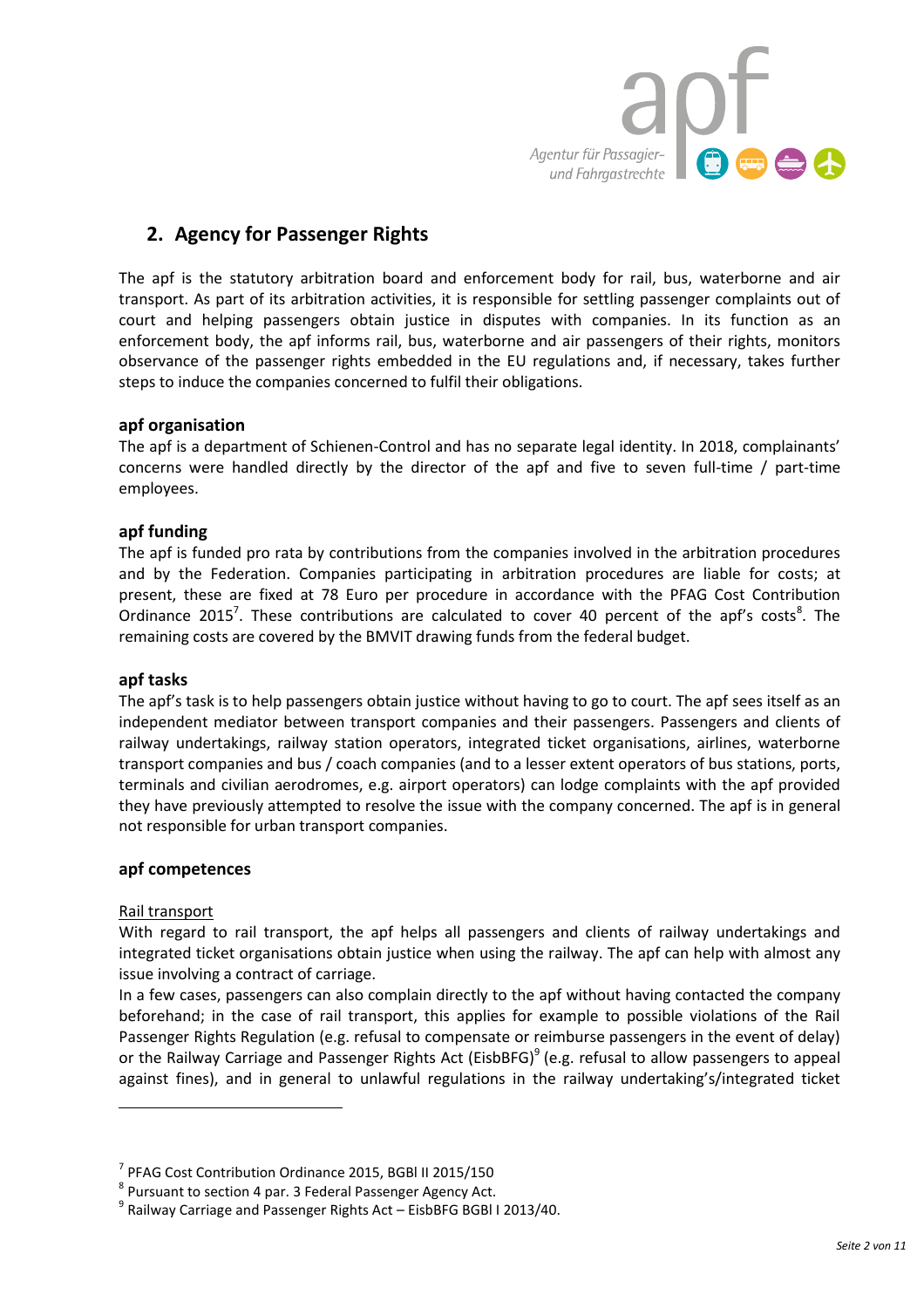

organisation's conditions of carriage. The apf must notify the Schienen-Control Kommission of any unresolved disputes relating to rail transport (e.g. if it is alleged that the conditions for compensation contain unlawful provisions).

# Bus, waterborne and air transport

With regard to bus, air and waterborne transport, the apf's activities are circumscribed by EU regulations, as a result of which its competences are more restricted than in the rail transport sector. The apf also stands up for the rights of disabled persons and persons with reduced mobility.

In an amendment to the Consumer Authorities Cooperation Act (VBKG) $^{10}$ , the apf was specified as the body responsible for cooperating with consumer protection authorities in the areas of bus, air, and waterborne transport. Under this law, the national authorities responsible for consumer protection legislation may seek assistance from the corresponding authorities abroad. They can then take action against companies in the event of cross-border violations of consumer protection regulations. At the latest by 17 January 2020, this cooperation between authorities will also encompass rail transport and the PRM Air Passenger Rights Regulation $^{11}$  governing air transport $^{12}$ .

# **3. Enforcing passenger rights**

If no solution remedying the violation of the respective passenger rights regulation can be found during the arbitration procedure, the apf, in its capacity as the enforcement body, will notify the competent legal authority accordingly. The same applies if the company does not participate in the arbitration procedure.

# **4. apf arbitration procedures**

The apf does not replace the respective company's complaints management. Before the apf can take action, passengers must attempt to reach a mutual agreement with the respective company themselves.

# **5. Competences of the rail transport regulatory authority**

# **Validation of complaints relating to rail transport**

In the case of complaints from rail passengers relating to non-existent or insufficient fare compensation for train delays and cancellations, the Schienen-Control Kommission can declare the apf's proposed solution binding and award the compensation to the passenger $^{13}$ . This regulation is enforced in cases where no agreement can be reached with the railway undertaking. The Schienen-Control Kommission does not possess this competence in the other three transport sectors. Even in the rail transport sector,

 $\overline{a}$ 

 $10$  Consumer Authorities Cooperation Act – VBKG, BGBI I 2006/148 version published in BGBI I 2015/61.

<sup>11</sup> Regulation (EC) 1107/2006 OJ L 2006/204, 1.

<sup>&</sup>lt;sup>12</sup> The national implementation of the new Consumer Authorities Cooperation Regulation (EU) 2017/2394, OJ L 2017/345 1, will extend the scope of this legislation to encompass the PRM Air Passenger Rights Regulation and the Rail Passenger Rights Regulation.

 $13$  Pursuant to section 78a par. 5 Railway Act (EisbG).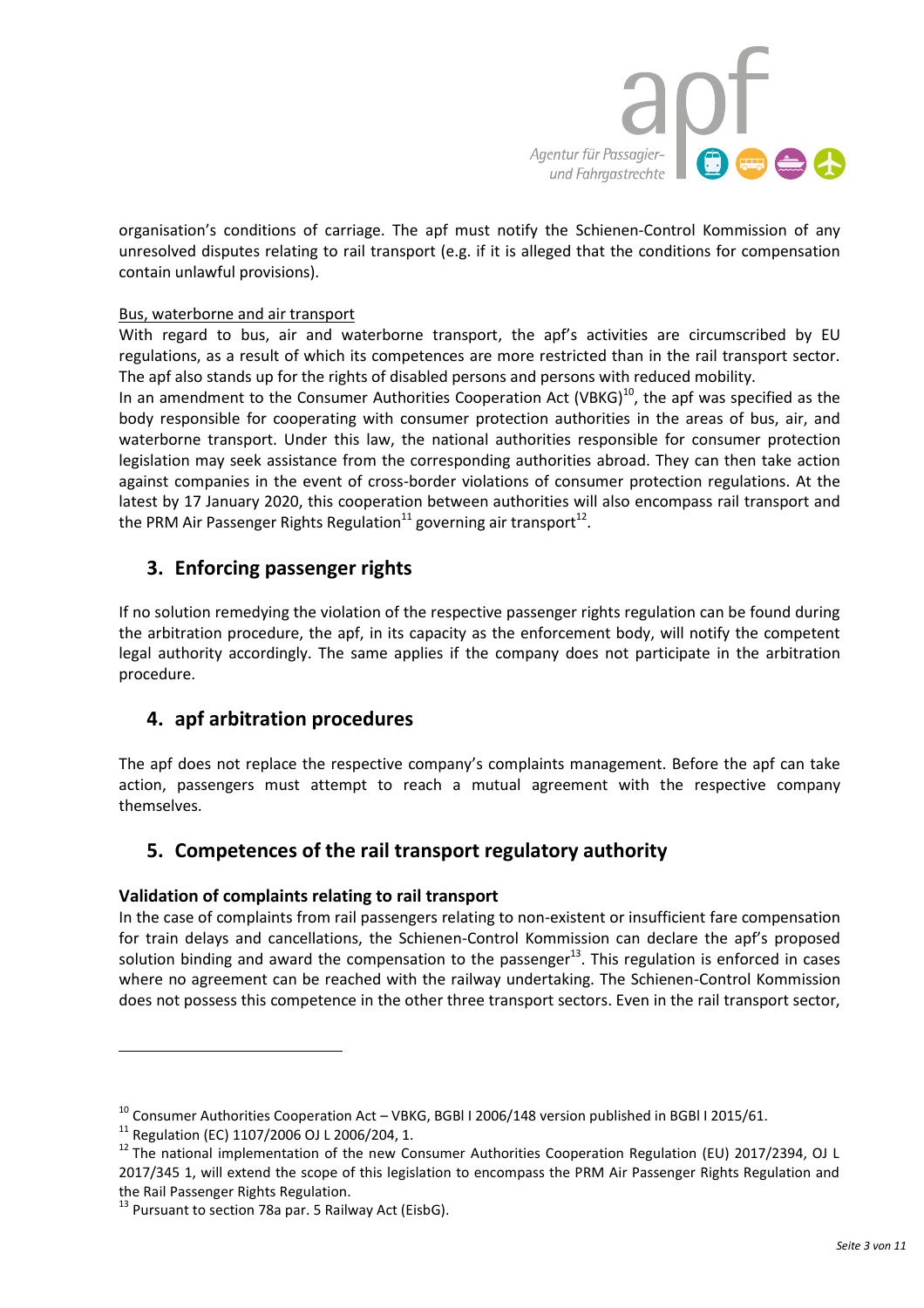

it extends only to fare compensation in the event of train delays and cancellations and not to any other claims.

# **Publication and review of conditions of carriage**

Railway undertakings and integrated ticket organisations in the railway transport sector are obliged to present their conditions of carriage to Schienen-Control pursuant to section 22b Railway Act (EisbG). These conditions of carriage must be presented both when they are first published and after subsequent amendments. Pursuant to section 78b EisbG, the Schienen-Control Kommission is entitled to examine whether the conditions of carriage published by the railway undertakings and integrated ticket organisations comply with the law; in the event of any violations, Schienen-Control may declare them void. The review encompasses all Austrian and European legislation (e.g. KSchG<sup>14</sup>, EisbBFG and the Rail Passenger Rights Regulation<sup>15</sup>).

# **6. apf annual assessment**

# **Complaints and enquiries**

In 2018, the apf received a total of 6,248 written complaints and enquiries (2017: 3,870), 5,462 relating to air transport (2017: 2,977), 682 to rail transport (2017: 808), 90 to bus transport (2017: 73) and 14 to waterborne transport (2017: 12).

# **Arbitration procedures initiated**

Figures on arbitration procedures only include cases in which arbitration procedures were actually initiated. 3,750 arbitration procedures were initiated in 2018 (2017: 2,504). Most of these (3,261) related to air transport (2017: 1,887), followed by rail transport with 452 (2017: 587) and bus transport with 37 (2017: 38) procedures initiated. No procedures were initiated in the waterborne transport sector (2017: one procedure).

# **Compensation, reimbursements and penalty rebates**

In 2018, the apf obtained approximately 1,177,017 Euro in monetary compensation, reimbursements and penalty rebates for complainants (2017: 1,032,915 Euro). At 1,124,016 Euro, the lion's share of this amount fell to the air transport sector (2017: 984,420 Euro), followed by 50,706 Euro in the rail sector (2017: 46,567 Euro) and 2,295 Euro in the bus sector (2017: 1,928 Euro).

# **Reaction time and duration of procedures**

The average time taken for initial feedback to be sent to the complainant was just under nine days (2017: 27 hours), the average duration of an arbitration procedure 35 days (2017: 26 days). The average reaction time increased significantly between 2017 and 2018 as the number of complaints relating to air transport almost doubled and the amount of work involved increased accordingly.

 $\overline{\phantom{a}}$ 

 $14$  Consumer Protection Act – KSchG, BGBI 1979/140 (current version).

<sup>15</sup> Regulation (EC) 1371/2007 OJ L 2007/315, 14.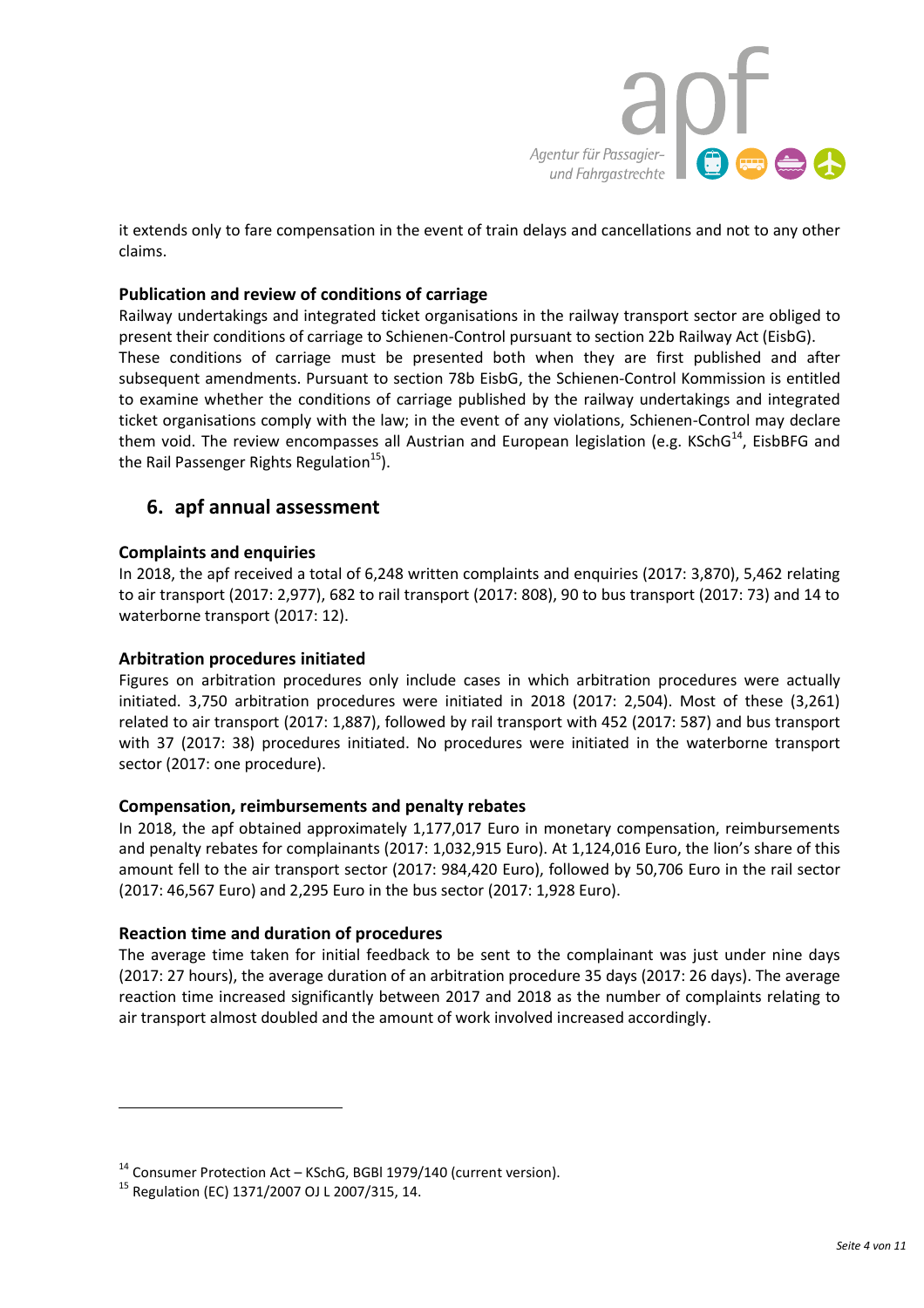

# **Rail transport**

### **Complaints and enquiries**

682 complaints relating to rail transport were received during 2018 (2017: 808). This figure was approximately 15.6 percent down on the previous year. This decline is probably due to the fact that the railway undertakings are handling complaints more efficiently.

79 percent of the complaints repudiated by the apf were rejected on the grounds that the passenger had not yet lodged a claim with the company concerned (2017: 80 percent).

In 2018, one quarter of all rail transport complainants resided in the federal capital Vienna (2017: a little more than one quarter). 19 percent of complainants came from Lower Austria (same figure as 2017) and eleven percent from Upper Austria. 18 percent of complaints were received from passengers residing abroad (2017: 16 percent).

# **Arbitration procedures**

472 arbitration procedures were concluded in 2018. Compared to the previous year's figure of 582 procedures, this is a decrease of 19 percent.

In 2018, almost 95 percent of all procedures in the rail transport sector reached a positive outcome to the mutual satisfaction of both parties (2017: 94 percent). Despite intensive effort, no mutual agreement was reached in three percent of the procedures (2017: four percent), while two-and-a-half percent were substantively suspended (2017: two percent).

At the end of May 2015, transport companies participating in arbitration procedures were made liable for costs. In 2018, the railway undertakings involved were obliged to pay costs in 358 of the procedures concluded in the rail transport sector (2017: 463).

Company obligation to cooperate and complaints filed with district administrative authorities In 2018, as in the previous year, no rail transport companies refused to participate in arbitration procedures.

#### Grounds for procedures and distribution among companies

As in previous years, the most common grounds for the initiation of arbitration procedures in 2018 were fare reimbursements (42 percent, same figure as the previous year). At 28 percent, procedures relating to compensation for delays (ticket costs) and the reimbursement of other consequential expenses (e.g. taxi journeys or hotel accommodation) again took second place in 2018 (2017: 27 percent). Procedures relating to passenger fines and collection claims again came in third at eleven percent (2017: nine percent).

96.6 percent of the procedures involved ÖBB-Personenverkehr (2017: 97 percent), while 2.4 percent involved other railway undertakings (including WESTbahn). The remainder related to ÖBB-Infrastruktur and the integrated ticket organisations.

#### Compensation, reimbursements and penalty rebates

The total sum obtained by the apf from all rail transport procedures concluded in 2018 amounted to 50,706 Euro (2017: 46,567 Euro). This is the highest amount of compensation ever obtained for rail passengers by means of arbitration. Compared to the previous year, this is an increase of nine percent.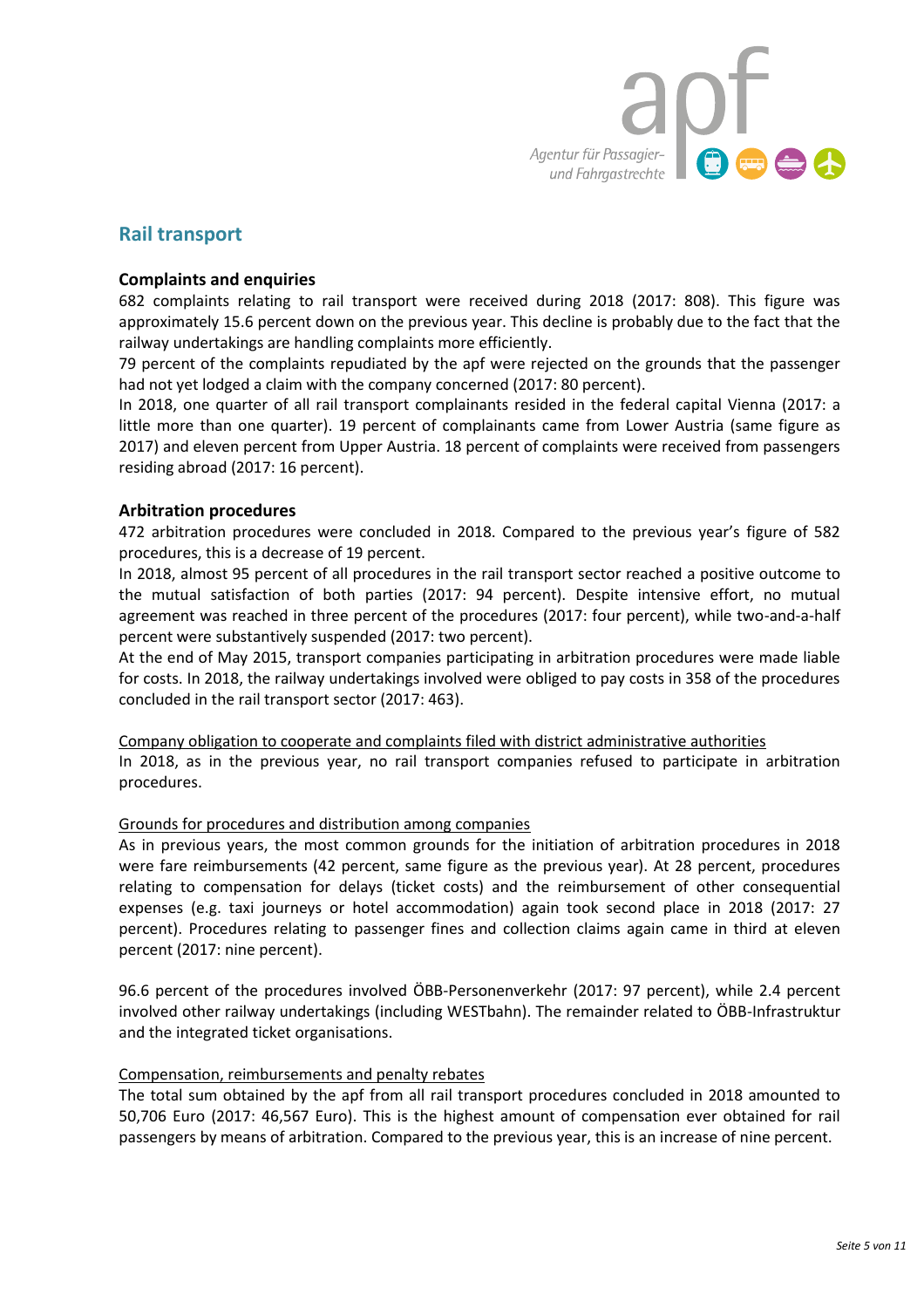

# Duration of procedures

In 2018, the apf was able to resolve 60 percent of rail transport procedures in less than two weeks (2017: 41 percent). Another 29 percent of procedures were concluded in less than one month (2017: 35 percent) and nine percent in less than two months (2017: 21 percent). Only two percent of arbitration procedures took longer than two months (2017: three percent); these mostly involved complex cases. The average duration of all (simple to highly complex) arbitration procedures was around 16 days (2017: 22 days).

# **Bus transport**

# **Complaints and enquiries**

In 2018, the apf received a total of 90 complaints relating to bus transport (2017: 73). 88 percent of those repudiated were rejected on the grounds of non-competence (2017: 67 percent), twelve percent because the complainant had not contacted the bus company first (2017: 30 percent).

At 33 percent, most of the complainants in 2018 lived in Vienna (2017: 53 percent), followed by 17 percent whose primary residence was located in Lower Austria (2017: 16 percent). 17 percent of complainants provided a residential address abroad (2017: eleven percent).

#### **Arbitration procedures**

In all, 37 procedures were concluded in 2018 (2017: 40). 100 percent of all bus transport procedures reached a positive outcome to the mutual satisfaction of both parties (2017: 93 percent). The respective bus transport companies were held liable for costs in 32 of the procedures concluded in 2018 (2017: 25).

#### Company obligation to cooperate and complaints filed with district administrative authorities

In 2018, three bus transport companies refused to some extent to participate in arbitration procedures. During the business year 2018 and at the beginning of 2019, this led in one case to a warning, in one case to the filing of a complaint, and in one case to the Latvian enforcement authority becoming involved within the framework of the cooperative agreement between consumer authorities.

#### Grounds for procedures and distribution among companies

At 52 percent, cancellations were again the main reason why arbitration procedures were opened in the bus transport sector in 2018 (2017: 33 percent). 27 percent of the complaints received were related to delayed departures (2017: 31 percent).

81 percent of the procedures concluded in 2018 involved Flixbus (2017: 55 percent). In second place with eight percent was Eurolines (joint venture involving 32 European bus companies with a Europewide network of long-distance bus routes).

#### Compensation and reimbursements

In 2018, the apf obtained 2,295 Euro in monetary compensation and reimbursements for bus passengers (2017: 1,928 Euro).

# Duration of procedures

45 percent of the procedures initiated in 2018 were concluded within two weeks (2017: one third). Only in three percent of cases did the procedures last more than two months (2017: seven percent).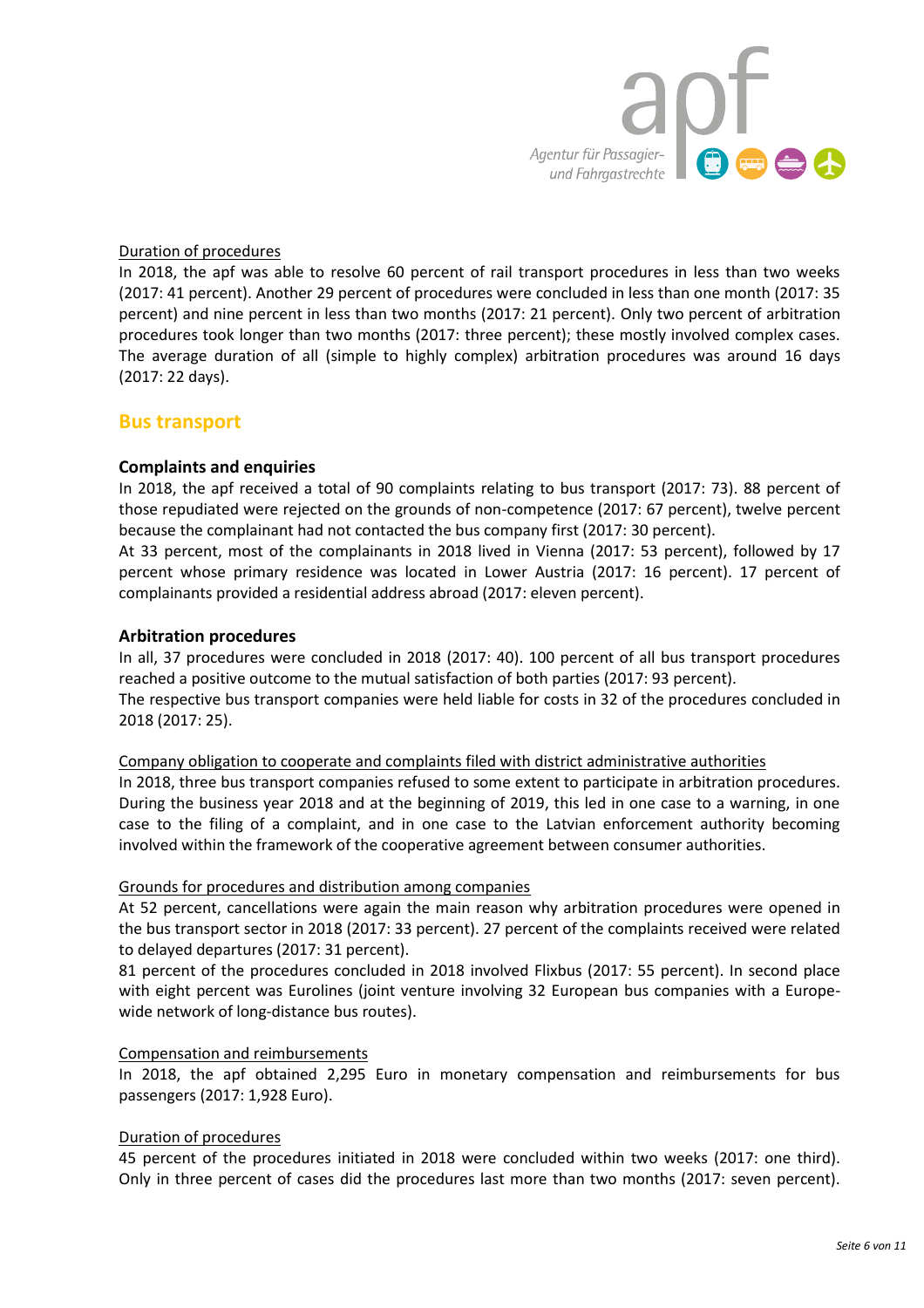

The average duration of the bus transport procedures concluded in 2018 was around 20 days (2017: 28 days).

# **Waterborne transport**

# **Complaints, enquiries and arbitration procedures**

In 2018, the apf received a total of 14 complaints relating to waterborne transport (2017: twelve). No procedures were initiated in 2018 (2017: one procedure). In 2018, as in the previous year, all the claims repudiated were rejected on the grounds of non-competence.

# **Air transport**

# **Complaints and enquiries**

In all, 5,462 complaints and enquiries relating to air transport were handled in 2018 (2017: 2,977). In 2018, 63 percent of the complaints repudiated were rejected on the grounds of non-competence (2017: 50 percent), and 19 percent because the passenger had not yet lodged a claim with the airline concerned (2017: 35 percent). 18 percent of cases had to be rejected on "other grounds", e.g. insufficient documentation (2017: 15 percent).

At 73 percent, most complaints in 2018 were received from persons residing in Austria (2017: 60 percent). 20 percent of complaints came from other EU countries, Iceland, Norway, and Switzerland (2017: 31 percent), while four percent came from non-member countries (same as 2017). Three percent of complainants provided no information.

# **Arbitration procedures**

A total of 2,770 procedures were concluded in the air transport sector in 2018 (2017: 1,719).

The companies and passengers concerned were able to reach a mutual agreement in 79 percent of cases, thus bringing the procedures to a positive conclusion (2017: 83 percent). Despite intensive effort, no mutual agreement was reached in four percent of the procedures (2017: two percent), while 17 percent were substantively suspended (2017: 15 percent). At 51 percent, the main reason for the substantive suspension of procedures was the existence of extraordinary circumstances such as adverse weather conditions (same percentage as 2017).

The airlines were held liable for costs in 2,138 of the procedures concluded (2017: 1,493).

# Company obligation to cooperate and complaints filed with district administrative authorities

As the apf is not only an arbitration board but also one of the bodies responsible for enforcing European passenger rights regulations, non-compliance with regulations has to be sanctioned with appropriate consequences. When the apf's attention is drawn to a violation of this kind, it brings administrative charges against the airline's authorised representatives (e.g. the managing director or board).

During the business year 2018, complaints of this type were filed against airlines in 14 cases (2017: three). In 13 of the 14 cases, the airline had also failed to participate accordingly in the apf's arbitration procedure (2017: in one of the three cases).

# Grounds for procedures and distribution among companies

In 2018, almost half of the air transport procedures were initiated following flight cancellations (2017: 45 percent). More than 45 percent of the procedures related to delayed flights (2017: 48 percent) and four-and-a-half percent to denied boarding (2017: six percent).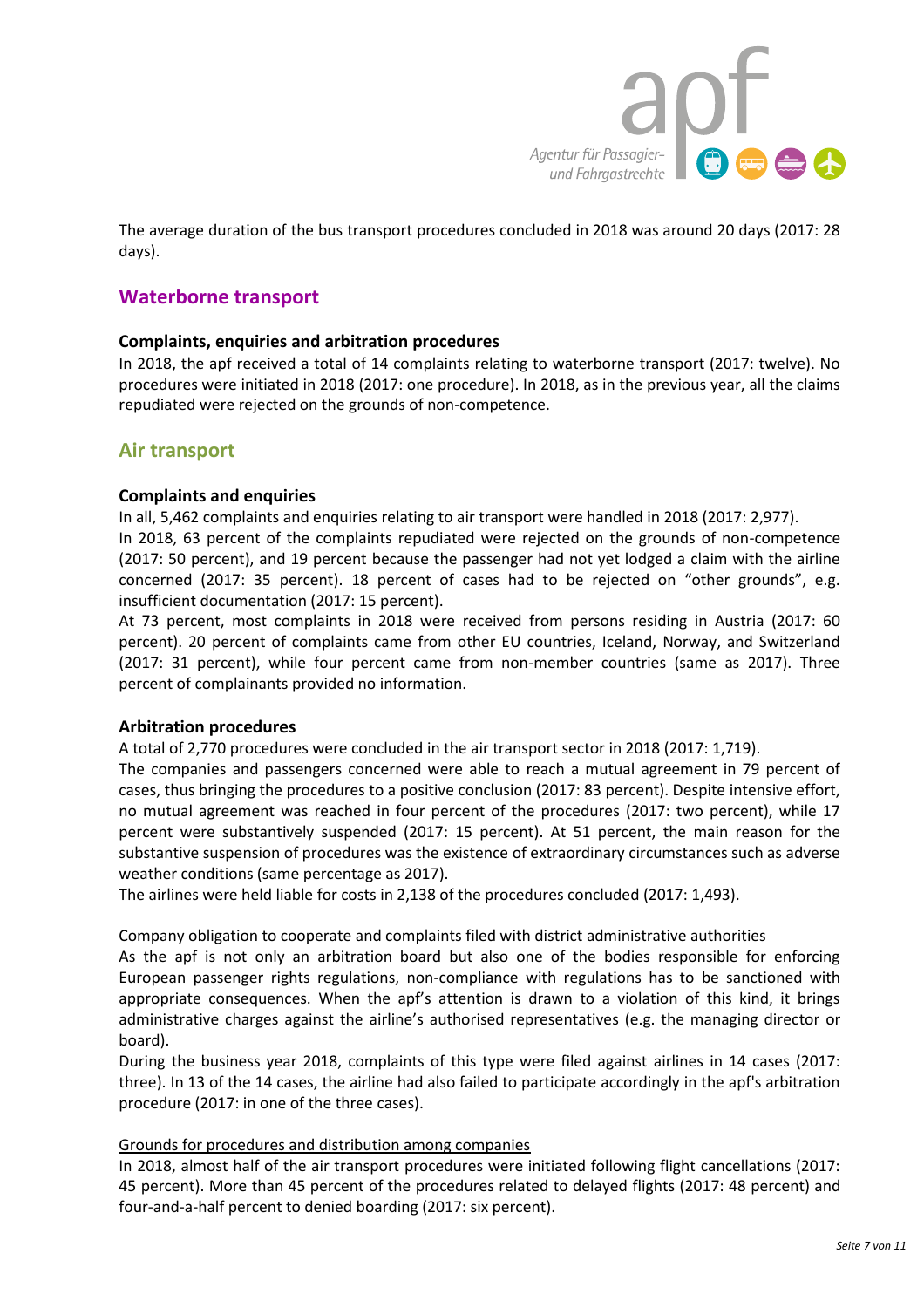

At 45 percent, the airline most frequently involved in procedures was myAustrian (Austrian Airlines), the largest Austrian airline (2017: 33 percent). 16 percent of the procedures involved Eurowings. Lufthansa, TAP Portugal and Vueling accounted for four percent each, while easyJet and Laudamotion were involved in three percent each.

# Compensation and reimbursements

In 2018, a total amount of 1,124,016 Euro was obtained for flight passengers (2017: 984,420 Euro).

# Duration of procedures

43 percent of the cases in 2018 were resolved to the satisfaction of the complainant and the company concerned within two weeks (2017: 44 percent). In 22 percent of cases, a solution was found within a month (2017: 30 percent), and in 14 percent of cases within two months (2017: 16 percent). 21 percent of cases took longer than two months to resolve (2017: ten percent). Due to the large number of complaints received, the average duration of air transport procedures in 2018 was approximately 39 days, compared to 28 days in 2018.

# **7. Focal points of arbitration activity**

Based on the large number of complaints received, the apf is able to determine on a year-by-year basis where systematic, significant problems exist and where there is room for improvement. These issues are dealt with in depth while mediating between the complainants and companies, and also afterwards if necessary. Moreover, personal meetings are held with certain companies several times a year to discuss topics that are particularly relevant for a larger group of people.

Significant issues have arisen particularly in the rail, bus and air transport sectors. Due to the low number of complaints during the period under review, it is not possible to draw any general conclusions about any structural problems that may exist in the waterborne transport sector.

In the rail transport sector, the apf's activities focused largely on issues such as "recognition of PDF and mobile tickets on foreign railways", "requests for compensation/reimbursements", "requests for additional fare payments due to cancellations after ticket inspections" and "issues relating to passenger night trains".

Important topics addressed during arbitration procedures in the air transport sector were "[minimum](https://www.apf.gv.at/de/blogdetail/informationsblatt-der-eu-kommission-ueber-claimfirmen-im-flugverkehr.html)  [connecting times](https://www.apf.gv.at/de/blogdetail/informationsblatt-der-eu-kommission-ueber-claimfirmen-im-flugverkehr.html) at Vienna Airport" and "compensation claims in the case of an irregularity on an alternative flight".

# 8. **Arbitration activities for disabled persons and persons with reduced mobility**

The apf is also responsible for handling complaints from disabled passengers and passengers with reduced mobility (PRM). In the rail, bus and waterborne transport sectors, provisions relating to PRM are incorporated into the respective passenger rights regulations. The air transport sector is subject not only to the Air Passenger Rights Regulation<sup>16</sup> but also to the PRM Air Passenger Rights Regulation. Until now, the apf has received only a few PRM complaints relating to the four transport sectors.

 $\overline{\phantom{a}}$ 

<sup>&</sup>lt;sup>16</sup> Regulation (EC) 261/2004 OJ L 2004/45, 1.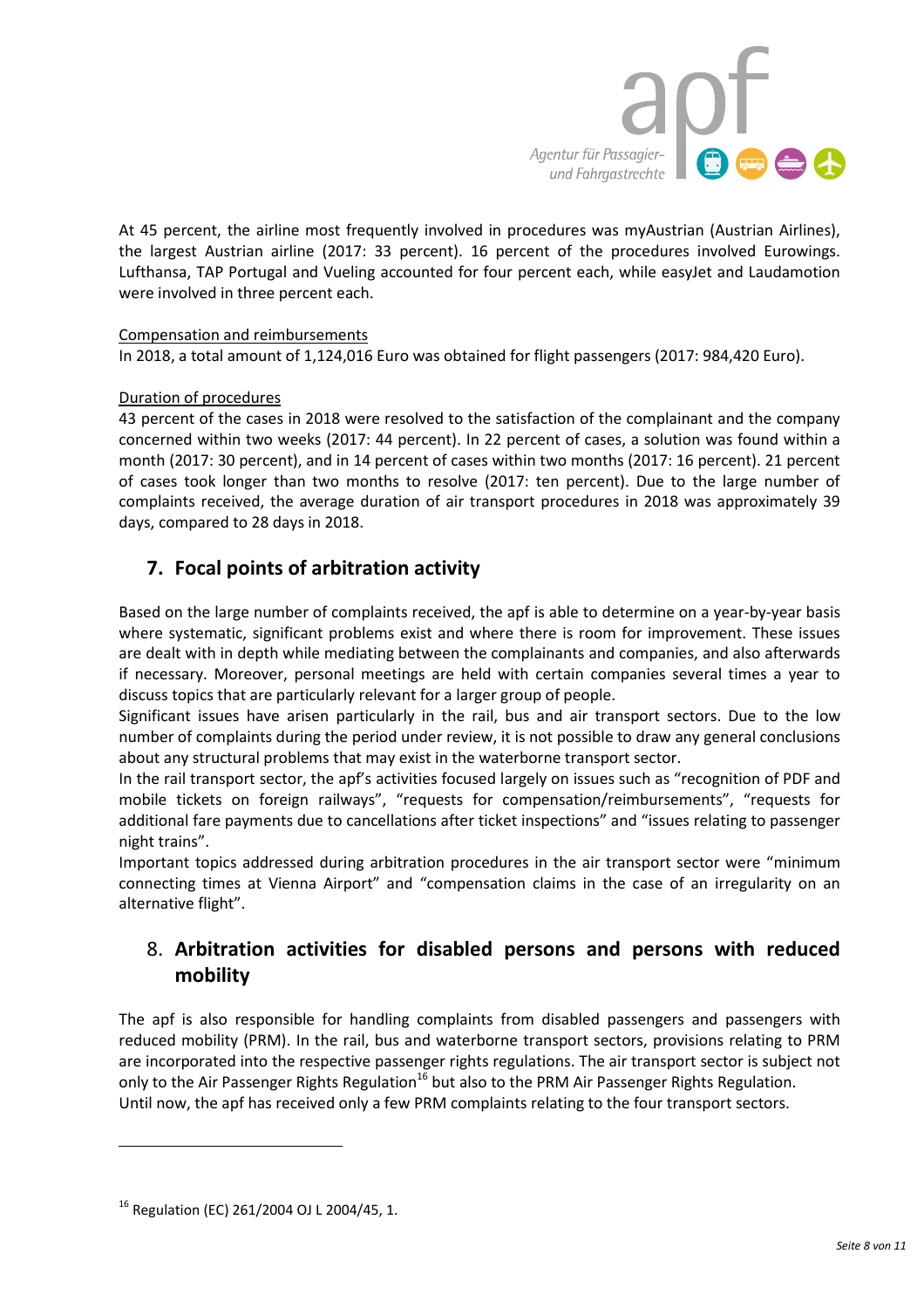

# **9. International cooperation**

The passenger rights regulations applicable to all EU member states require regular intensive dialogue between the National Enforcement Bodies (NEB) in order to guarantee a uniform supranational approach. Along with regular meetings, which usually take place at the European Commission in Brussels, other measures include participation in working groups, ongoing discussions at informal meetings, events jointly organised with stakeholders, and written communications relating to general questions on dealing with specific problems.

# **10.Passenger rights**

# **Rail transport**

# **Violations of the Rail Passenger Rights Regulation and the Railway Carriage and Passenger Rights Act**

When handling complaints, the apf occasionally finds that applicable provisions in the Rail Passenger Rights Regulation and/or the Railway Carriage and Passenger Rights Act (EisbBFG) have been violated. These are generally resolved by arbitration; however, the Schienen-Control Kommission had to be notified in a few cases.

The main issues in 2018 included violations of deadlines, refusals to compensate or reimburse passengers following delays, failure to render assistance, and requests for additional fare payments due to cancellations following ticket inspections.

# **Review of conditions of carriage**

As part of its mandate to scrutinise conditions of carriage and during the course of arbitration procedures initiated in response to passenger complaints, the apf addresses possible violations of the law on the companies' part every reporting year. In several procedures initiated by the Schienen-Control Kommission, certain sections of conditions of carriage were ultimately declared invalid, while other procedures impelled the companies in question to amend their conditions of carriage.

# **Schienen-Control Kommission procedures**

In 2018, the Schienen-Control Kommission again handled several regulatory procedures in the area of passenger rights. Brief descriptions of some of these are given below.

# Procedures relating to ticket refunds

These procedures addressed various restrictions and exclusions relating to ticket refunds. A number of points were clarified between the passenger transport company and the Schienen-Control Kommission (e.g. summer tickets, reservations, group tickets, comfort tickets), while compromises were reached on other issues (e.g. two-month payment deadline for refunds, reimbursement of monthly passes within the first seven days of validity against payment of a fee, cancellation of specific trains on certain grounds; partial cancellations: several trips booked online and placed in a shopping basket can now be cancelled separately; name changes: names can be corrected on certain tickets booked online provided the ticket has not yet been purchased). Some points still have to be clarified with the railway undertakings, e.g. refunds of individual tickets comprising part of a group booking, and refunds for tickets on special offer.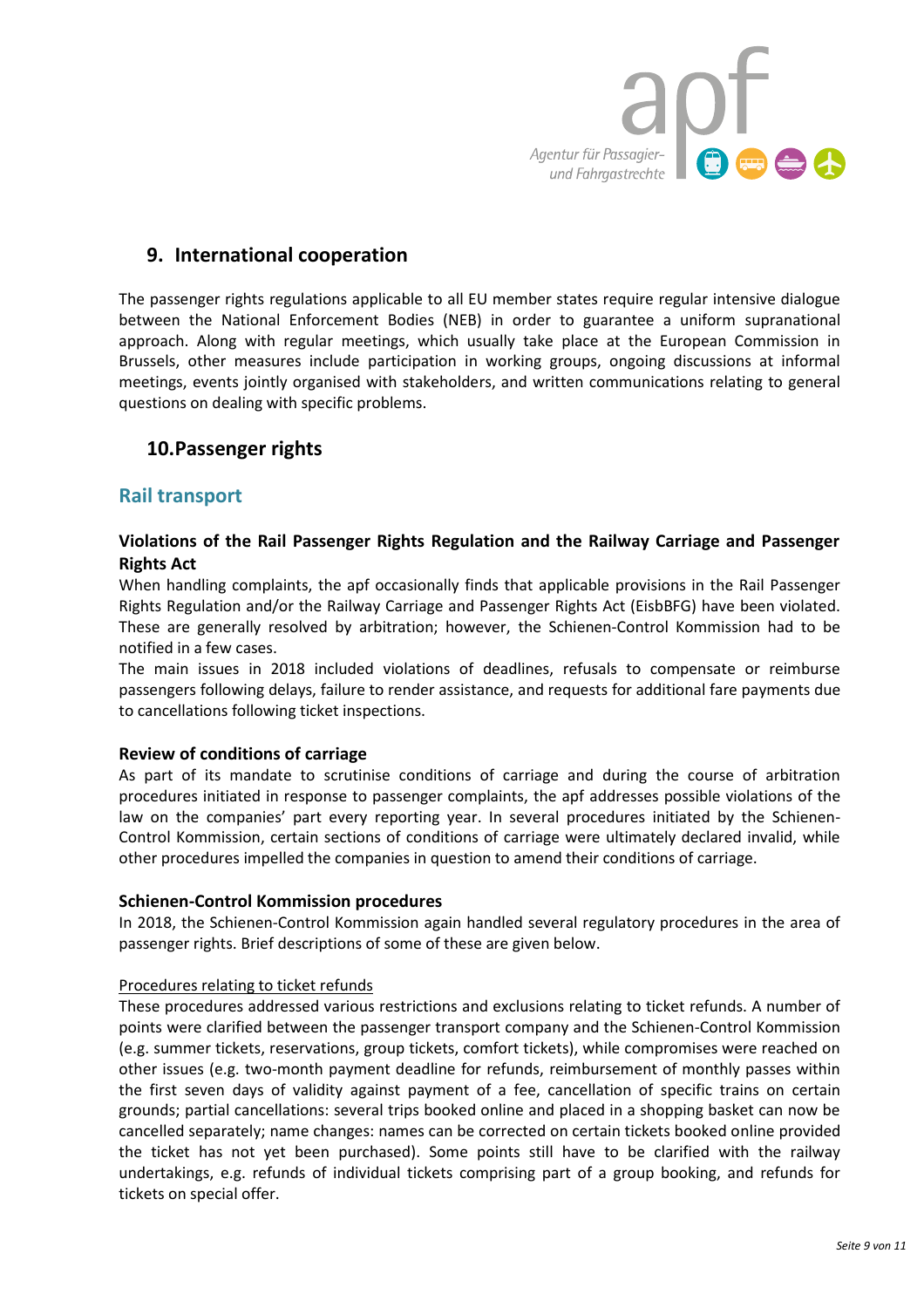

# Procedures relating to the general terms and conditions of the Österreichcard

Procedures initiated by the Schienen-Control Kommission and still pending relate to a number of provisions in the fare conditions and the general terms and conditions of the Österreichcard, an annual network ticket offered by a railway undertaking. The Schienen-Control Kommission is of the opinion that the general terms and conditions of the Österreichcard may violate provisions in federal law. These relate firstly to the description of all the services provided by the Österreichcard in the general terms and conditions (e.g. free seat reservations, discounted 1st class upgrades, special car-sharing conditions at the railway station, discounts with Vienna Airport Lines and the City Airport Train (CAT)), and secondly to the railway undertaking being able to amend the general terms and conditions of contracts that are already in force. During the procedure, the Schienen-Kontrol Kommission welcomed the railway undertaking's agreement to provide consistent, complete information regarding all its services in its fare conditions and information media (e.g. its website and folders). In its General Terms and Conditions, the railway undertaking clearly states that no changes to its main service obligations will be made during the year. These service obligations include fees and passenger carriage obligations. Some issues (e.g. ancillary services and voluntary additional services) are still being clarified. The procedure was still pending as of the editorial deadline for this publication.

# **New version of CPC on cooperation between consumer authorities**

On 27 December 2017, the new Regulation (EU) 2017/2394 on cooperation between national authorities responsible for the enforcement of consumer protection laws (new CPC regulation, CPC means Consumer Protection Cooperation) $17$  was published in the Official Journal of the European Union. From 17 January 2020, it will wholly repeal and replace the current Regulation (EG) 2006/2004 on this form of cooperation (old CPC regulation)<sup>18</sup>, which is currently implemented in Austria by the  $\mathsf{VBKG}^\mathsf{19}$  .

The old CPC regulation already includes harmonised regulations and procedures intended to facilitate cooperation between the national authorities responsible for enforcing consumer protection legislation. The new CPC regulation will now make this cooperation more effective and efficient when dealing with cross-border violations relating to the enforcement of consumer rights.

In an amendment to the VBK $G^{20}$ , the apf was named as the authority responsible for cooperation in the field of consumer protection in the air, bus and waterborne transport sectors. The new CPC regulation not only extends the powers of the consumer authorities but also the scope of application: seven new EU directives and EU regulations have been added, bringing the total number up to 26. The new CPC regulation now also encompasses rail transport. For the apf, the most relevant regulations newly included in the scope of application are the PRM Air Passenger Rights Regulation and the Rail Passenger Rights Regulation.

 $\overline{a}$ 

<sup>17</sup> Regulation (EU) 2017/2394 OJ L 2017/345, 1.

<sup>18</sup> Regulation (EC) 2006/2004 OJ L 2004/364, 1.

<sup>&</sup>lt;sup>19</sup> Consumer Authorities Cooperation Act – VBKG, BGBI I 2006/148 (current version).

<sup>&</sup>lt;sup>20</sup> Consumer Authorities Cooperation Act - VBKG, BGBI I 2006/148 version published in BGBI I 2015/61.